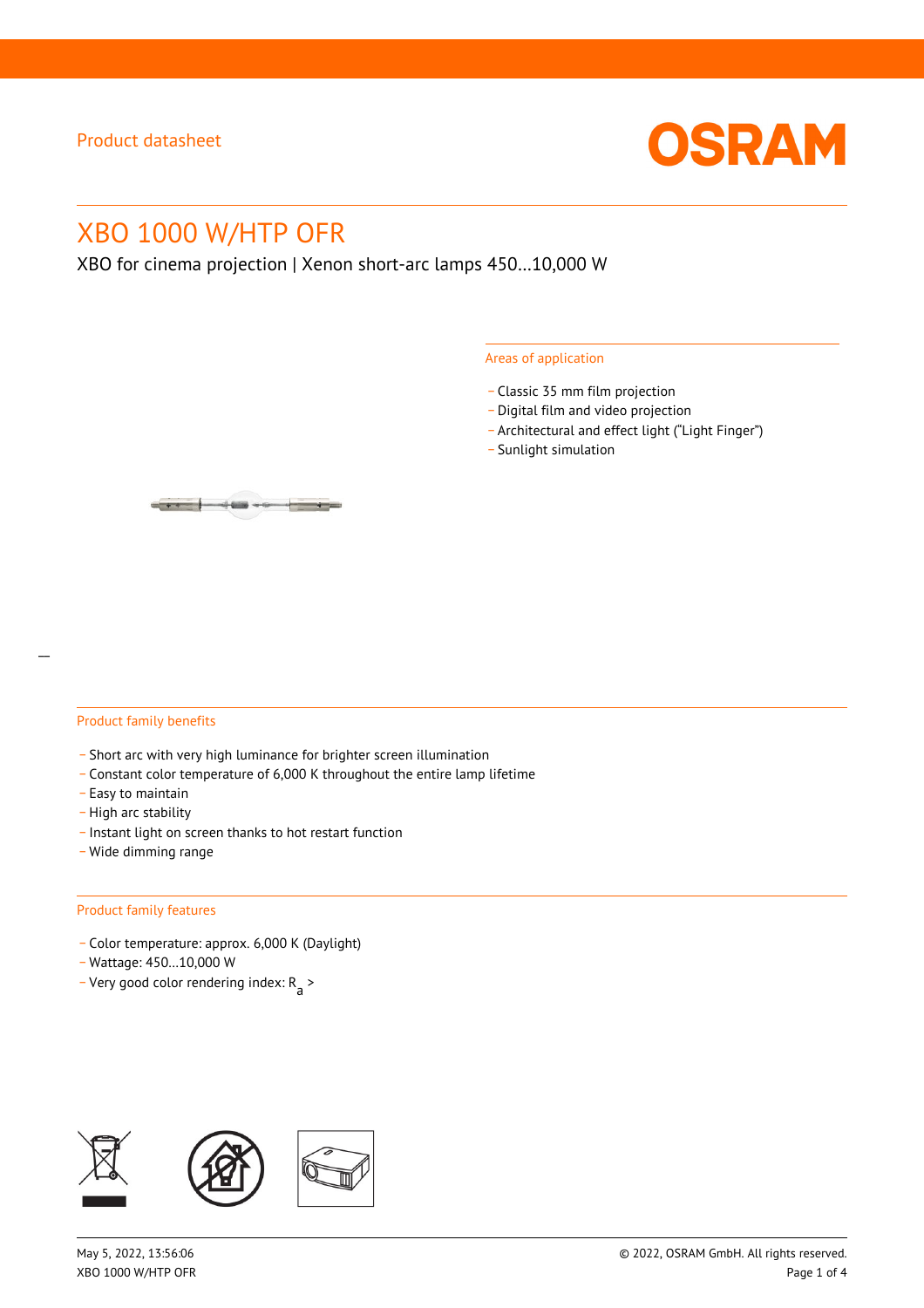# Product datasheet

### Technical data

### **Electrical data**

| <b>Nominal current</b>       | 45 A      |
|------------------------------|-----------|
| <b>Current control range</b> | 3055A     |
| Nominal wattage              | 1000.00 W |
| Nominal voltage              | 21.0 V    |

## **Dimensions & weight**



| <b>Diameter</b>                             | $46.0$ mm         |
|---------------------------------------------|-------------------|
| Length                                      | 330.0 mm          |
| Length with base excl. base pins/connection | 277.00 mm         |
| Light center length (LCL)                   | $123.0$ mm $^{1}$ |
| Electrode gap cold                          | $4.8$ mm          |
| <b>Product weight</b>                       | 331.00 g          |

 $1)$  Distance from end of base to tip of electrode (cold)

### **Temperatures & operating conditions**

| Max. permitted ambient temp. pinch point | 230 °C |
|------------------------------------------|--------|
|                                          |        |

#### **Lifespan**

| Lifespan                         | 2400 h |
|----------------------------------|--------|
| <b>Service Warranty Lifetime</b> | 3000 h |

#### **Additional product data**

| Base anode (standard designation)          | SFa25-14                                                                                                 |
|--------------------------------------------|----------------------------------------------------------------------------------------------------------|
| <b>Base cathode (standard designation)</b> | $SFc25-14$                                                                                               |
| <b>Product remark</b>                      | $OFR = Ozone-free version/H = Suitable for horizontal$<br>burning position/TP = Cable with threaded pins |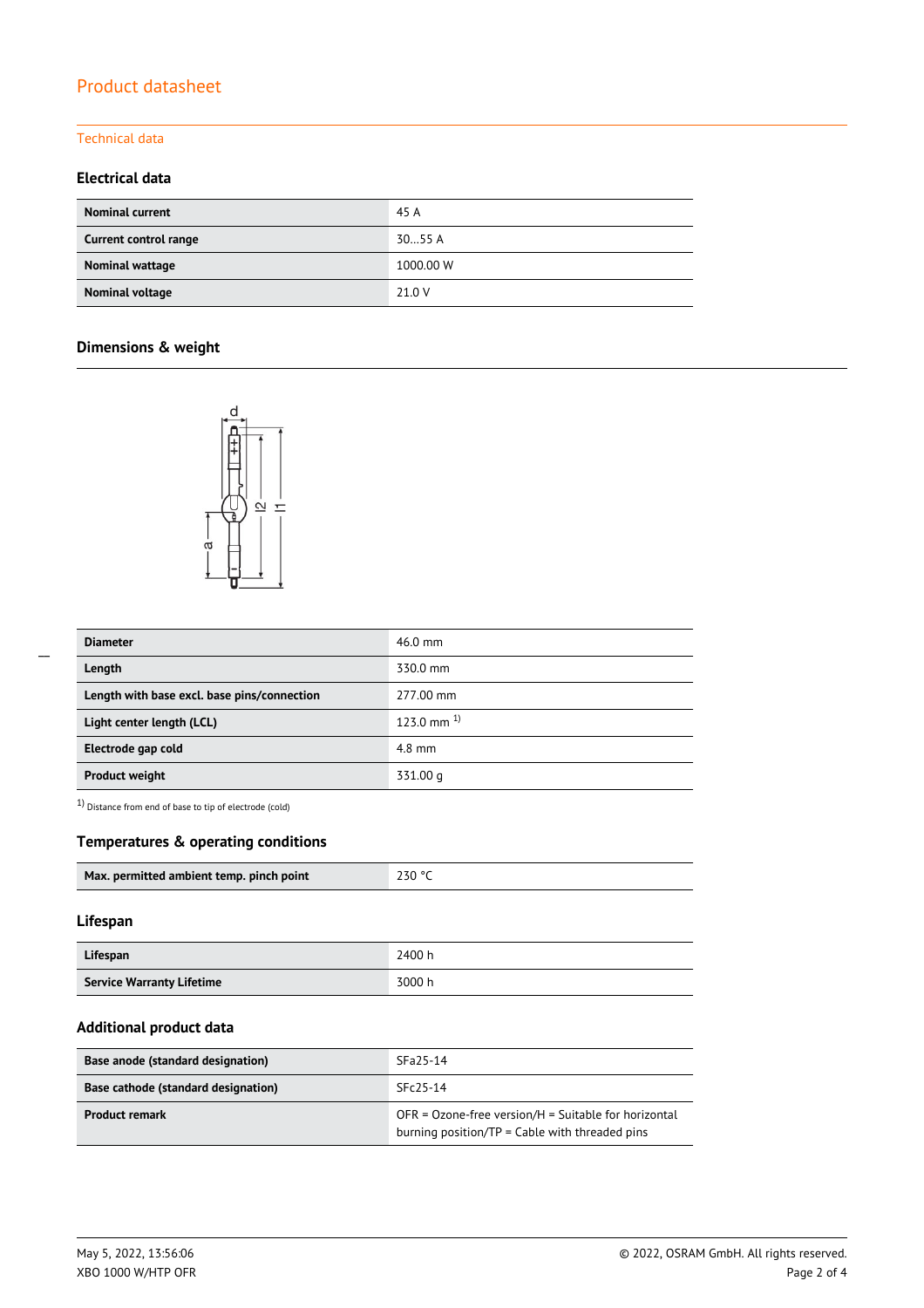# Product datasheet

# **Capabilities**

| Cooling                 | Forced                |
|-------------------------|-----------------------|
| <b>Burning position</b> | s30/p30 <sup>1)</sup> |

 $1)$  For vertical burning position: anode (+) on top

#### **Environmental information**

# **Information according Art. 33 of EU Regulation (EC) 1907/2006 (REACh)**

| Date of Declaration               | 04-02-2022                                                                                            |  |  |
|-----------------------------------|-------------------------------------------------------------------------------------------------------|--|--|
| <b>Primary Article Identifier</b> | 4008321081353   4062172030243                                                                         |  |  |
| Candidate List Substance 1        | Lead                                                                                                  |  |  |
| CAS No. of substance 1            | 7439-92-1                                                                                             |  |  |
| <b>Safe Use Instruction</b>       | The identification of the Candidate List substance is<br>sufficient to allow safe use of the article. |  |  |
| Declaration No. in SCIP database  | 4A09DCC0-A0DA-4682-93FA-303D254E4C80                                                                  |  |  |